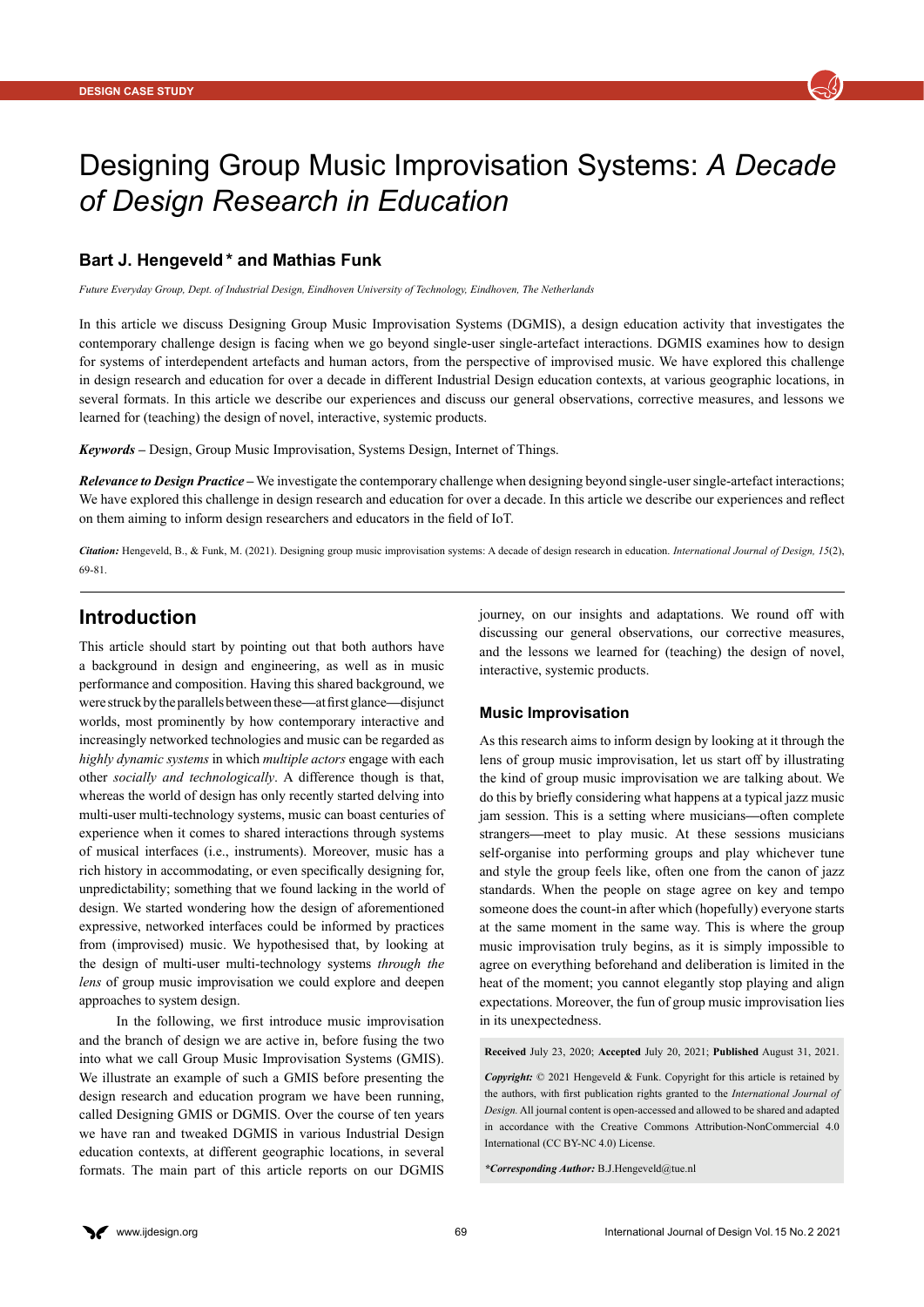There is of course some structure, not in the least because the musicians share a similar musical worldview: we have a common vocabulary, we play the same scales, we know the same chords, and we've listened to similar harmonies for years (Peplowski, 1998). When jamming, tunes follow a typical structure, the musicians can build on a shared knowledge of canonic recordings and make use of a typical bag of tricks. Most of all though, the musicians will have "learned how to listen … [and are] constantly giving one another signals" (pp. 560-561). One of the more interesting aspects in this is that within an improvising group there is a continuous shift of leadership, within an unstoppable and ever-changing musical system in motion; nobody is solely in charge, everyone can direct the collective musical direction through their playing. This essentially means that musicians have become attuned to a very specific, non-verbal communication that is often either the music itself or social signals such as eye contact, body position and posture and other performative aspects.

Group improvisation has been researched in the context of design before of course, for example looking at the interaction modeling of free improvisation (Hsu, 2007), designing collaborative musical experiences (Bengler & Bryan-Kinns, 2013), social aspects of musical performance (Alcántara et al., 2015; Davidson, 1997), collaborative music experiences for novices (Blaine & Fels, 2003), audience interaction in digital music experiences (Stockholm & Pasquier, 2008), musical improvisation as interpretative activity (Klügel et al., 2011; Valone, 1985) and the inter-dependencies in musical performance (Hähnel & Berndt, 2011)*—*just to give a rough overview. We, however, take a more holistic approach to the relation between improvisation *as it is* in the world of music and *what that could*  mean for the field of design, at different levels (e.g., artefact, interaction, methodology, or process).

Also, design researchers have proposed a number of new devices and interactions for musical expression that, to some extent, fit the context of musical collaboration in an improvisation setting. There is work on the relation between simple interaction and complex sound (Bowers & Hellström, 2000), supporting an immersive musical experience (Valbom & Marcos, 2007), AudioCubes as a distributed tangible interface proposition (Schiettecatte & Vanderdonckt, 2008), Jam-o-Drum (Blaine & Perkis, 2000)

Dr. Ir. **Bart Hengeveld** is Assistant Professor in the Future Everyday group at the Department of Industrial Design, Eindhoven University of Technology (TU/e). He has a background in Industrial Design (M.Sc. at TU Delft, Ph.D. at TU/e) and jazz double bass (Codarts Conservatory Rotterdam). His research interests center around the role of sound in the design of and interaction with systems of smart things, building on 25+ years of experience in music composition and performance; also he has an extensive background in tangible and embodied interaction. Since 2016 he is a member of the Steering Committee of the annual conference on Tangible, Embedded and Embodied Interaction (TEI).

Dr. **Mathias Funk** is Associate Professor in the Future Everyday group in the Department of Industrial Design at the Eindhoven University of Technology (TU/e). He has a background in Computer Science and a PhD in Electrical Engineering (from TU/e). His research interests include methods and tools for designing with data, designing systems of smart things, and interfaces for musical expression. In the past he has researched at ATR (Japan), RWTH Aachen, Philips Consumer Lifestyle and Philips Experience Design, Intel Labs (Santa Clara), National Taiwan University of Science and Technology, and National Taiwan University. He is also the co-founder of UXsuite, a high-tech spin-off from TU/e.

and digital drumming studying co-located, dyadic collaboration (Beaton et al., 2010), and related, rhythmic negotiation (Hansen et al., 2012), or multi-user instruments (Jordà, 2005). Design research has focused on the notion of tangibility in musical expression (Rasamimanana et al., 2011) as well as emotion (Juslin, 1997) and intimacy (Fels, 2004). Also, networked experiences have been in the focus of research, such as in *network musics* (Kim-Boyle, 2009), interdependent group collaboration (Weinberg et al., 2002), and the RadarTHEREMIN (Wöldecke et al., 2011), the Augmented String Quartet (Bevilacqua et al., 2012) and the reacTable (Jordà et al., 2007). Given the technological or technology-supported nature of designing GMIS, we differentiate from live coding approaches (Brown & Sorensen, 2007) in that GMIS is based on full-fledged design activities that include form and interaction and not just programmed (musical) logic, and approaches to music visualization (Chan et al., 2010; Chew, 2005; Endrjukaite & Kosugi, 2012; Fonteles et al., 2013; Grekow, 2011; Puzoń & Kosugi, 2011) that allow for introspection into the experience.

#### **Systems of Expressive Things**

Having read these examples of interaction design for musical expression, what remains is the step from single-artefact to multiple-artefact interactions. After all, like many in the field of design we see a move from designing things, to designing systems of things. Over the past decade, more and more attention has gone into designing for the Internet of Things (IoT), a term used to describe pervasive networks of artefacts with sensing and actuating capabilities, combined with embedded intelligence (Atzori et al., 2010; Fritsch et al., 2018). The artefacts in these networks are only loosely coupled, decentralised, and highly dynamic (Fortino et al., 2018). As such the promise of the IoT is that it may fundamentally transform the role technology plays in practically every aspect of our lives (e.g., Bigos, 2017) although this promise is also meeting less optimistic counterviews (Fritsch et al., 2018).

So, what are systems of*—*in our case *expressive—*things and how do they differ from the IoT? While the IoT relies on similar technology, it is a conceptually very different beast: the typical *thing* in the IoT is a locally deployed sensor, actuator or interface that connects to a cloud system for monitoring, updates and control. What we call systems of expressive things are predominantly local constellations of things, interactive expressive products, that leverage networking technology to exchange data and control *amongst* the constellation*—*not further. Such a system or constellation of products is used synchronously (in both time and space) in the form of a musical session where every player and every instrument exchanges signals and reacts accordingly. Ultimately, a system of expressive things turns into a reactive socio-technical network that performatively immerses in musical expression.

Given this rather loose definition, we should emphasize that we are not so much interested in better defining what the IoT is or isn't, but rather that we are interested in the implications of such technologies on the act of designing. After all, a large part of our everyday professional challenge lies in teaching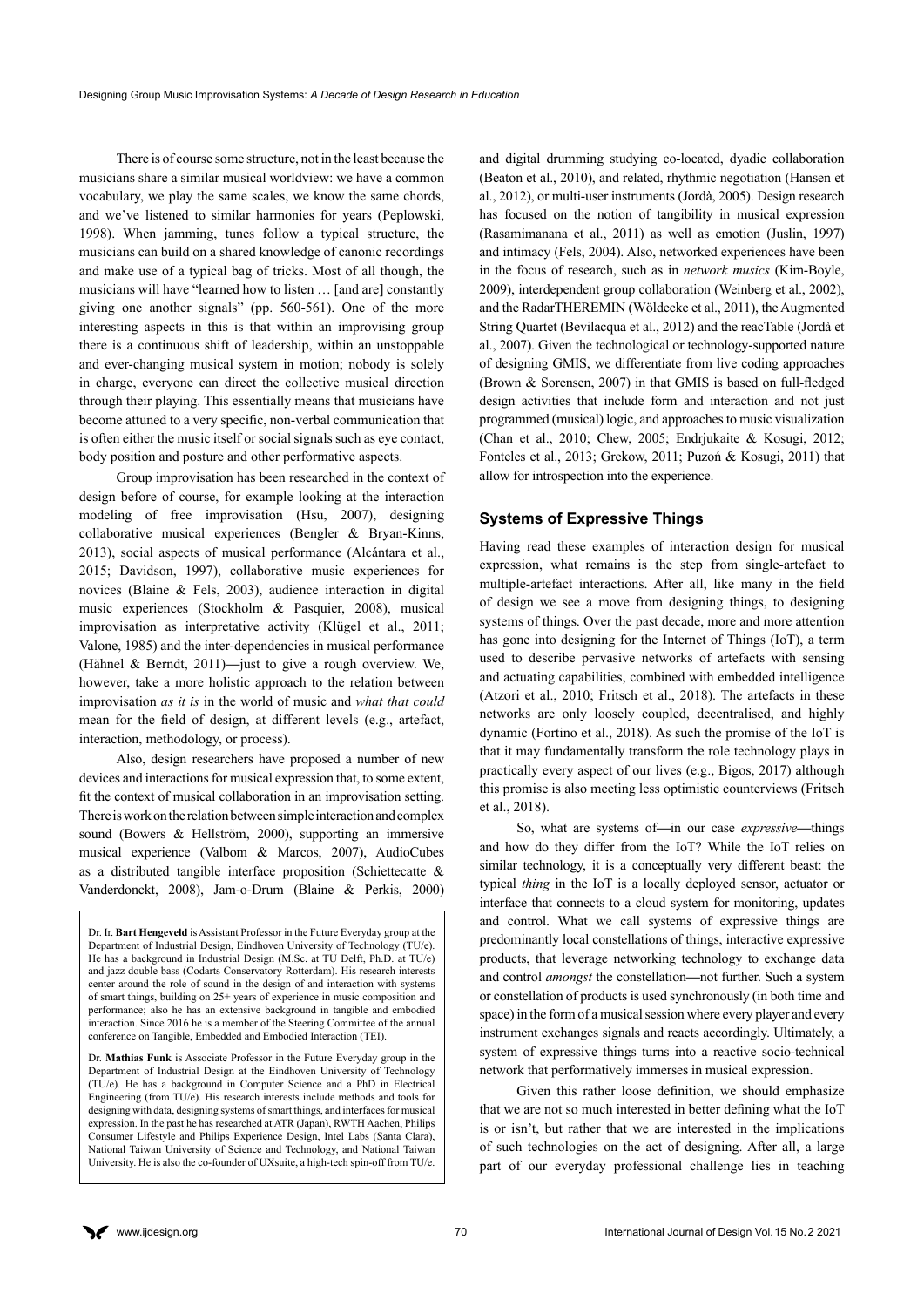young designers to help create these highly dynamic sociotechnical systems in which multiple humans interact with multiple technologies. We realized early on that, when designing for such complex systems, we cannot rely on the way we have designed for single-user single-product interactions. Instead, we see the need for a methodological turn, a move from designing fixed input-output mappings towards input-output mappings that are emergent and inherently unstable, as these new systems are subject to constant change in terms of context, situatedness, network topology, data and semantics, and often multiple forms of intelligence or smart behavior. System design (Ryan, 2014) essentially means designing for a setting in which high degrees of human and technological agency coexist, resulting in complex and unpredictable, yet expressive behavior (Rowe, 1999) while trying to direct this setting towards a recognizable and inherently meaningful context.

The important conceptual leap in this work is threefold: (1) We introduce new feedback loops between the components of the designed system; (2) This necessitates that the designers take part and perform in the system; and (3) Designing such complex systems cannot be done on paper alone, instead it needs embodiment, interaction and connectivity (Frens & Hengeveld, 2013). All three points relate design, and design education, to the aforementioned practice of group music improvisation: the act of improvising requires ubiquitous and fast feedback loops, i.e., to shape the experience means to be part of performing it (Funk et al., 2013; Hengeveld et al., 2013). After all, as we pointed out earlier, group music improvisation is something you cannot *talk*  about but must *engage in* to understand completely, let alone something of which you can control the outcome. Instruments play a large role in performance, without them, there would not be improvisation. The essence of group music improvisation lies in that the outcome is emergent. What we can control are the conditions *under which improvisation happens*. We therefore posit that the only way to get some grip on (and within) designing Systems of Expressive Things is by creating a dialogue between the subject of design and the act of designing itself. When we apply the lens of systems design, improvisation can take a new

meaning, attributing agency to all actors including instruments (see Figure 1, right), adding technological influence to social interaction. In this paper, such performative systems that allow for rich interactions and interconnections are what we will refer to as Group Music Improvisation Systems as an operationalization for educational purposes.

# **Group Music Improvisation Systems (GMIS)**

GMIS are composed of musical instruments that are digital or digitally mediated, and as such can communicate among each other and influence each other's current state and characteristics. This means that all instruments within a GMIS can be played in isolation as well as in a group, and that, in group settings, players do not merely play their own musical instrument but also influence one or more parameters of someone else's instrument. These parameters include the other instrument's pitch, timbre, attack, or decay, but also mean applying filters (e.g., hi-pass, lowpass) or effects (e.g., delay, flanger, bit-crusher). Consequently, all the instrumentalists within the shared group music improvisation experience are forced to relinquish some control over their own musical instrument, while receiving some control over someone else's instrument. GMIS are systems that are designed to facilitate group music making in an expressive, improvised way. When instruments are played as part of a GMIS they undergo systemic enrichment that creates a *more than the sum of its parts* situation the essential quality of a system.

Especially for trained musicians this is a shift in perception. Ultimately, all performers need to relay their focus towards shared control and interplay as they all and always *interfere* with each other's instrument and all need to work with it. While mutual influence in musical performance has always been an integral part of collective music-making through social cueing (Figure 1, left), casting and consequently designing musical instruments as sources of interference is not just novel; it is, as we have experienced over the past decade, an often thoroughly disruptive design experience.



**Figure 1. During normal music performance** (left) two players are fully in control of their own instruments and can only influence each other's playing indirectly. They can hear each other's instrument and give social cues. In **GMIS** (right) players have direct influence over the other musician's instrument. Moreover, the instruments themselves can influence each other's characteristics.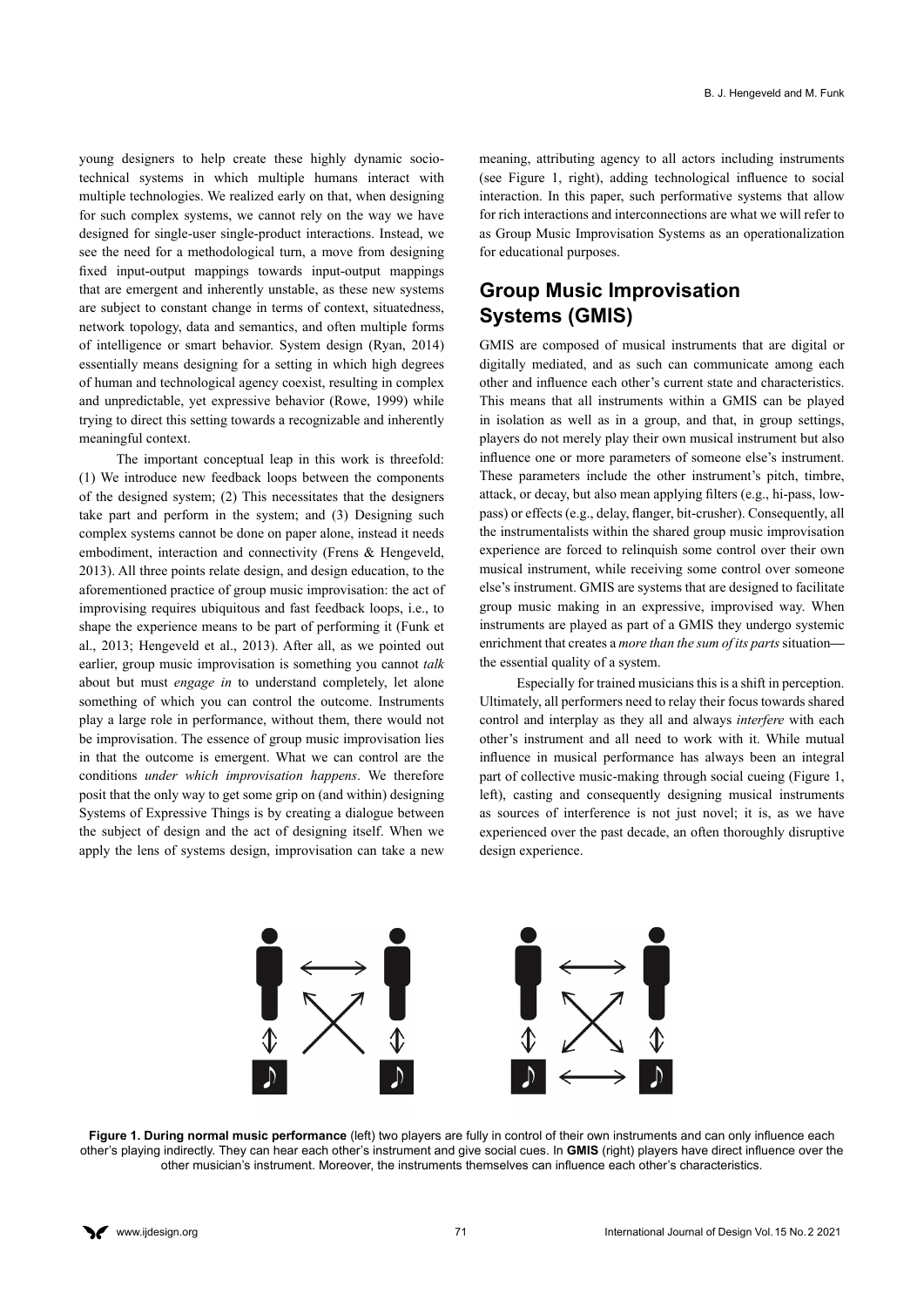#### **Example GMIS**

To give an impression of what such a GMIS looks like we first discuss an example here, before elaborating on the setup of the DGMIS design activities and learnings in the remainder of the article. The example is called Beat My Bass, Pluck My Drum (BMBPMD; Hengeveld et al., 2014), stemming from the very start of our research. BMBPMD is a small-scale GMIS of two instruments for two players: one percussive instrument (see Figure 2, left) and a two-stringed synthesizer controller (Figure 2, right). The percussive instrument consists of a conga drum skin augmented with three touch-sensitive touch pads and a microphone, located below the drum skin to amplify the acoustic sound and pick up trigger signals for the second instrument (processed using an envelope follower to generate events). The percussive instrument can be played as a regular conga drum, but the touch sensitive areas trigger additional synthetic sound alterations.

The two-stringed synthesizer is a custom-built controller consisting of two bass strings, a regular bass pickup, and two stacked capacitive slide and pressure sensors. Plucking the strings triggers a synth tone that is manipulated in pitch and volume using the slide and pressure sensors. The slide sensor changes the pitch of the tone, whereas altering the pressure modifies the instrument's timbre. Both instruments use an external computer for sound generation, sound manipulation, and generating a 3D sound mapping. Performers and audience were all situated within a custom-built 3D audio setup consisting of eight speakers in a square layout.

When played solo, the instruments respond in a fairly predictable manner. However when played simultaneously each of them is subject to some control by the other: (1) by hitting the augmented pads on the conga skin, the percussive instrument adds pitch shifts to the two-stringed synth; (2) by playing louder, the two-stringed synth decreases the level and of the percussive instrument and applies a low-pass filter. This reciprocal instrument parameter influence changes the individual instrument response and demands the players to shift their attention away from their own playing towards an anticipatory performative stance closely following the ensemble performance and the emergent, collaborative musical creation.

### **Starting Points for the Designing GMIS (DGMIS) Program**

This example GMIS did not just come about accidentally but was the result of the first incarnation of our DGMIS program, a design education activity that ultimately lasted for over a decade. In the following pages we give a description of the academic journey that ensued, which was based on three main starting points. Here we first describe these starting points and their implications on the DGMIS setup.

#### *Dynamic Design Space with a Shared Goal and Aesthetics*

Through DGMIS we want to challenge designers to construct a *dynamic* design space with a shared goal that satisfies their *collective* sense of aesthetics, both musically and in terms of the interaction/ performance. This means on the one hand that the designers involved should accept that the design space can (and will) change over the course of the design activity, and that they should be designing for, and coming to grips with, an aesthetics that is not predominantly determined by the *all-powerful designer* nor the *simple-minded user*  but emerges from the interplay between both.

Consequently, this means that even though everyone involved individually prepares an instrument prototype or a performative intervention, the actual design happens when they face each other and experience the actual musical multi-agent system. As such, rather than predetermining outcomes, the designers involved create an ephemeral experience that requires continuous adaptation based on both an individual and a collective sense of quality and direction. Such a design session can be intensive, short-lived, and full of reflection and learning. The performed musical experiences that demark important turns in the design process all help the participant-performers align their sense of aesthetics.

#### *Designing with Dependencies.*

In a highly dynamic system such as a GMIS all individual designs depend on all other designs, making the collective system continuously *in progress*. Consequently, individual designs inherently rely on each other, not only in their performance but also in driving the design



**Figure 2. Beat My Bass** (BMB, left) **and Pluck My Drum** (PMD, right)**.** BMB is consists of a conga drum skin augmented with three touch-sensitive touch pads and a microphone, through which it can influence the behavior and sound of PMD, a two-stringed synthesizer which in turn can influence the behavior and sound of BMB.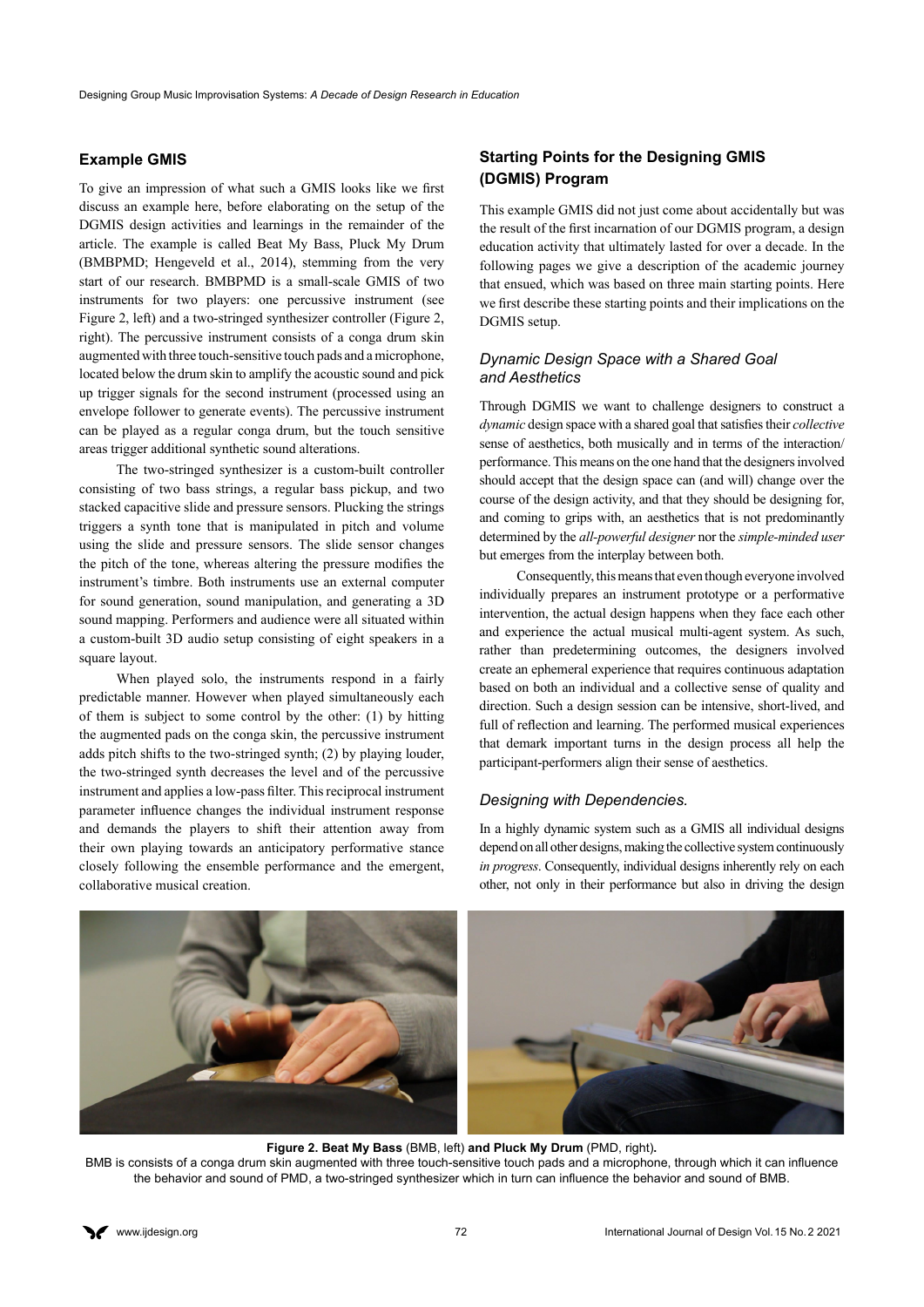process. Only when one design makes a significant step forward, another can benefit. In other words, if all designer-performers wait for each other's input, we have a deadlock situation, and no one will be able to experience the full reciprocal system behavior. Ironically, in DGMIS the only way to help each other is to interfere with each other.

In the DGMIS setup therefore, we intend the design process to move from individual designs to the collective try-out, back to the individual designs, and so forth. This should happen in rapid succession because to support the understanding that the created experience needs to evolve constantly. In this sense, the DGMIS setup represents a faster progression between phases of a conventional design process, while upholding a higher level of complexity that cannot be easily reduced in the specification or interpretation of the design brief. As a result of this interdependency, all design action requires additional communication: which data the individual designs exchange and how they do that, how often they share instrument state and parameters, and whether the data streams are visible to the human actors in the system.

#### *Nurturing Complexity.*

As one may read from all this, being part of DGMIS requires being able to cope with complexity and uncertainty. Instead of looking for ways to reduce these, we believe in embracing and nurturing both. We believe that in systems design, premature (and often misguided) convergence and reduction is (almost) a cardinal sin. Experiencing complexity is instrumental in reaching solutions that eventually apply to complex situations and we see group music improvisation as a good practice context for this. The components of a GMIS, i.e., the individual instruments, need to be designed as a means to produce sound and allow for expression. At the same time, they need to compose to a performative system. From a technology perspective that means that they produce and consume data as a way of parameterizing the sound generation. The individual designs need to connect to a common data infrastructure and be able to send and receive real-time data to individual nodes (a soloist) or groups of other instruments (a section of an orchestra). From an interaction design perspective, DGMIS means creating individual interfaces that contribute to a collective experience.

Summarizing, DGMIS is a challenging design activity that is highly immersive and process-aware, rich in communication and relies on developing a keen sense of complexity as a design *and* process quality that is worth nurturing and designing with.

# **A Decade of DGMIS**

Over the span of a decade, we ran three types of DGMIS activities in different educational contexts. We started with semester-long activities that over the years evolved into single-day pressure cookers. This process of reduction was on the one hand triggered by variations in the educational contexts, but also by experiential insights that allowed us to progress faster within a shorter time frame.

The three variants of DGMIS were: (1) as a semester-long project, (2) as a workshop lasting one or two weeks, and (3) as a one-day pressure cooker. Although they varied in duration and depth, the overall format for the three variants was always the same:

- 1. We always start off with immediate experience of music improvisation (e.g., through sensitizing activities we dubbed telephone jam sessions).
- 2. After that, about half of the activity is dedicated to hands-on explorations in which musical instruments and players are gradually coupled in pairs.
- 3. The remaining time is then dedicated to increasing system complexity (and unpredictability), e.g., by making increasing connections.

Throughout DGMIS we organize frequent intermediate *jamlike* performances of increasing length, as well as final 'concertlike' performances. Support is provided in the form of workshops, a technological infrastructure (see the section Intermission: Platforming for data communication), technical, musical and design related support, as well as frequent feedback sessions and group discussions. An overview of the three DGMIS variants is presented in Table 1. It outlines the duration, iterations, type of participants, employed technology and results of the DGMIS activities.

We describe the variants in more detail in the following sections.

|                        | <b>Projects</b>                                                                                            | Workshops                                                                                                                                                              | <b>Pressure cookers</b>                                                                                                                                    |
|------------------------|------------------------------------------------------------------------------------------------------------|------------------------------------------------------------------------------------------------------------------------------------------------------------------------|------------------------------------------------------------------------------------------------------------------------------------------------------------|
| Time span              | One Semester (16 weeks)                                                                                    | One or two weeks                                                                                                                                                       | 1-day, half-day                                                                                                                                            |
| Number of<br>times run | 4 consecutive semesters in 3 format<br>iterations (2nd iteration format ran twice)                         | 4 workshops between 2013 and 2017                                                                                                                                      | 1 pressure cooker                                                                                                                                          |
| <b>Participants</b>    | Undergraduate design students                                                                              | Undergraduate and graduate students in<br>international design programs                                                                                                | Undergraduate and graduate design<br>students                                                                                                              |
| <b>Technology</b>      | Evolving infrastructure with limited example<br>code provided; technical support and<br>personal coaching. | Full-fledged infrastructure with example<br>code; working implementations built on<br>Arduino and Leap Motion; technical support<br>and personal coaching.             | Full-fledged infrastructure with example<br>code; working implementations built on<br>Arduino and Leap Motion; technical support<br>and personal coaching. |
| Results                | Fully working prototypes of individual<br>designs, yet limited in working as a system.                     | Fully working prototypes in group settings<br>with different designs per group, working<br>as true GMIS as intended, with a designed<br>and live-performed experience. | Fully working prototypes resulting from<br>instruction, working as true GMIS as<br>intended, with a designed and live-<br>performed experience.            |

#### **Table 1. Structured overview of GMIS activities.**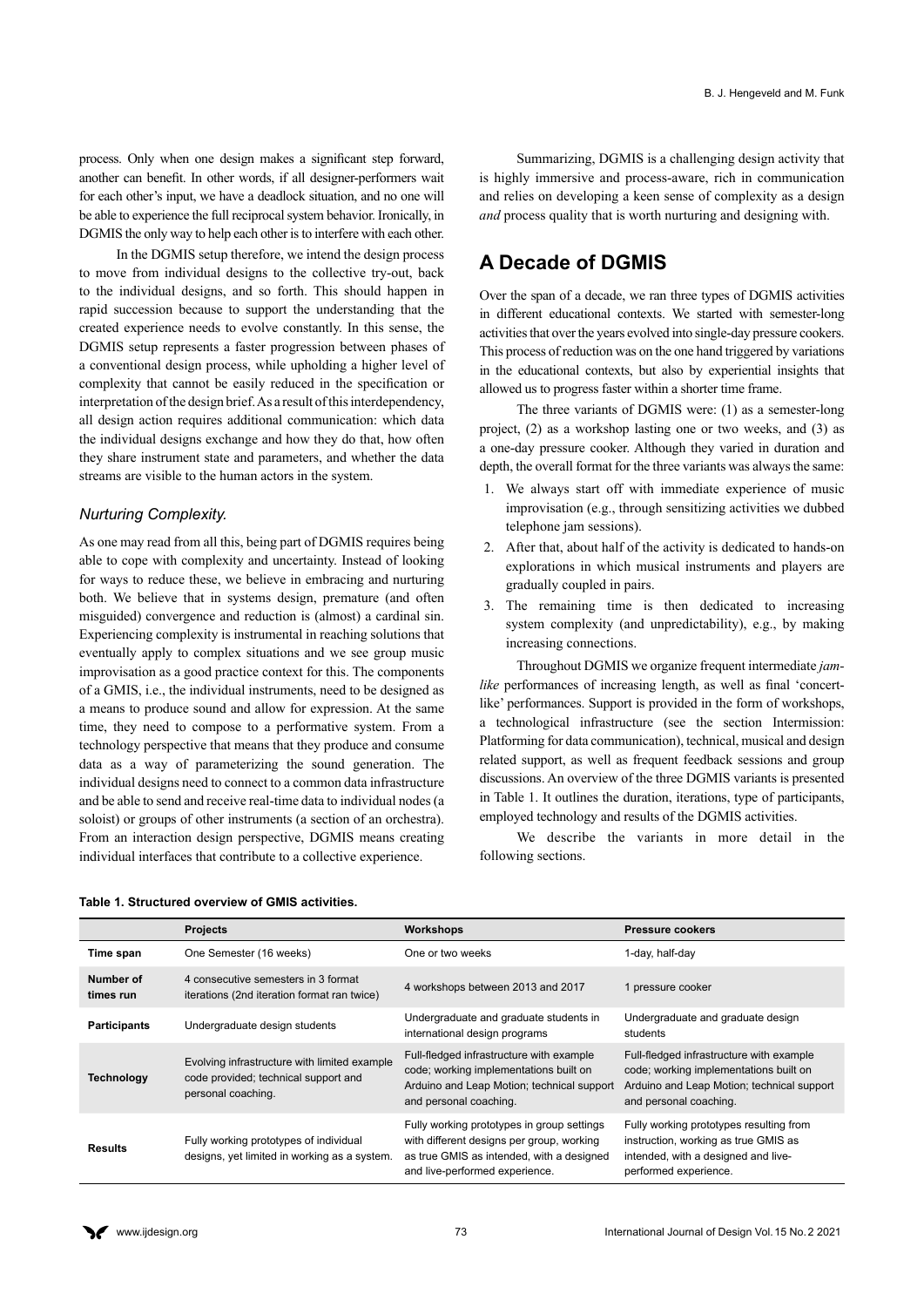#### **DGMIS as a One-Semester Design Project**

The first activities of DGMIS were designed to fit with our curricular semester structure and they were open to groups of Industrial Design Bachelor's students and individual Master's students. We conducted three iterations of this setup over four semesters. Every iteration involved a kick-off briefing or introductory lecture outlining the activity's starting points, followed by weekly coaching sessions and-or jam sessions, and wrapped up with a closing demo day.

 The first iteration of DGMIS involved only a single third-year Bachelor student, who worked on DGMIS full-time with weekly coach meetings. This iteration served mainly as a first exploration. To get the most out of this iteration we implemented a structure of weekly meetings, in which the authors could try out that week's design iteration and discuss the design. From very early on the student had two rudimentary instrument prototypes that could be played and critiqued. Part of the meeting was typically spent on discussing the design, the design decisions, and how they related to our starting points. Part of the discussion was aimed at exploring *good* design approaches, as well as predicting what other students would require in the case of running DGMIS on a larger scale. This first iteration resulted in the system described earlier in this article in the section *Example GMIS*. More about this design can be read in (Hengeveld et al., 2014).

For the second iteration, which ran twice in consecutive semesters, we prepared the DGMIS project for groups of Bachelor students. We defined one primary starting point, which was that all students (or groups of students) were to design a digital musical instrument (or digitally mediated) that would be able to influence the behavior of at least one other musical instrument. On average we ended up with systems of 10 musical instruments, either developed in groups of three students or by individual students. These two iterations resulted in several interesting designs, e.g., ones based on laser dance floors (Junggeburth et al., 2013; Van Hout et al., 2014), see Figure 3, on generative synthesis (Band et al., 2014), or on physiological input (Ostos Rios et al., 2013; Rios et al., 2016). In some cases, we included the exploration of selfinvented notation systems (Hengeveld, 2015).



**Figure 3. Experio** (Junggeburth et al., 2013)**, a laser-triggered collaborate sample mixer.**

Although the designs were musically expressive and appealing, they were often still conceptually stand-alone designs; typically, the teams did not reach the final step of a collective emergent music experience. Students seldom self-organized, and hardly considered group design sessions. They often went into *overthinking the concept*.

To counter this, we foregrounded the performative aspect of the project in the third iteration, as well as our starting point that the students should *become a system themselves* (i.e., they should adopt a more bottom-up approach from the get-go rather than force-fitting their individual designs as an afterthought). We dropped all musical theory from the DGMIS briefing as we noticed that it narrowed down the design space rather than opening it up. We emphasized expressivity in input and output and introduced a *make first, think later* approach to the project. By forcing the students to first explore *in the medium itself* they had to face the technical complexity of translating expressive sensor input to corresponding expressive sound output. As a consequence, student groups worked on *subsystems* rather than musical instruments. This resulted in quite satisfying*—*albeit limited*—*systemically networked musical interfaces that had their own expressivity in input (see Figure 4), but a shared expressivity in musical output.



**Figure 4. Windt** (top, by Tijs Duel), is an expressive soundscape player with two states (fan open, fan closed) and was linked to **Loopende Band** (bottom, by Bart Jakobs and Bas Bakx)**, a conveyer belt-based loop station.**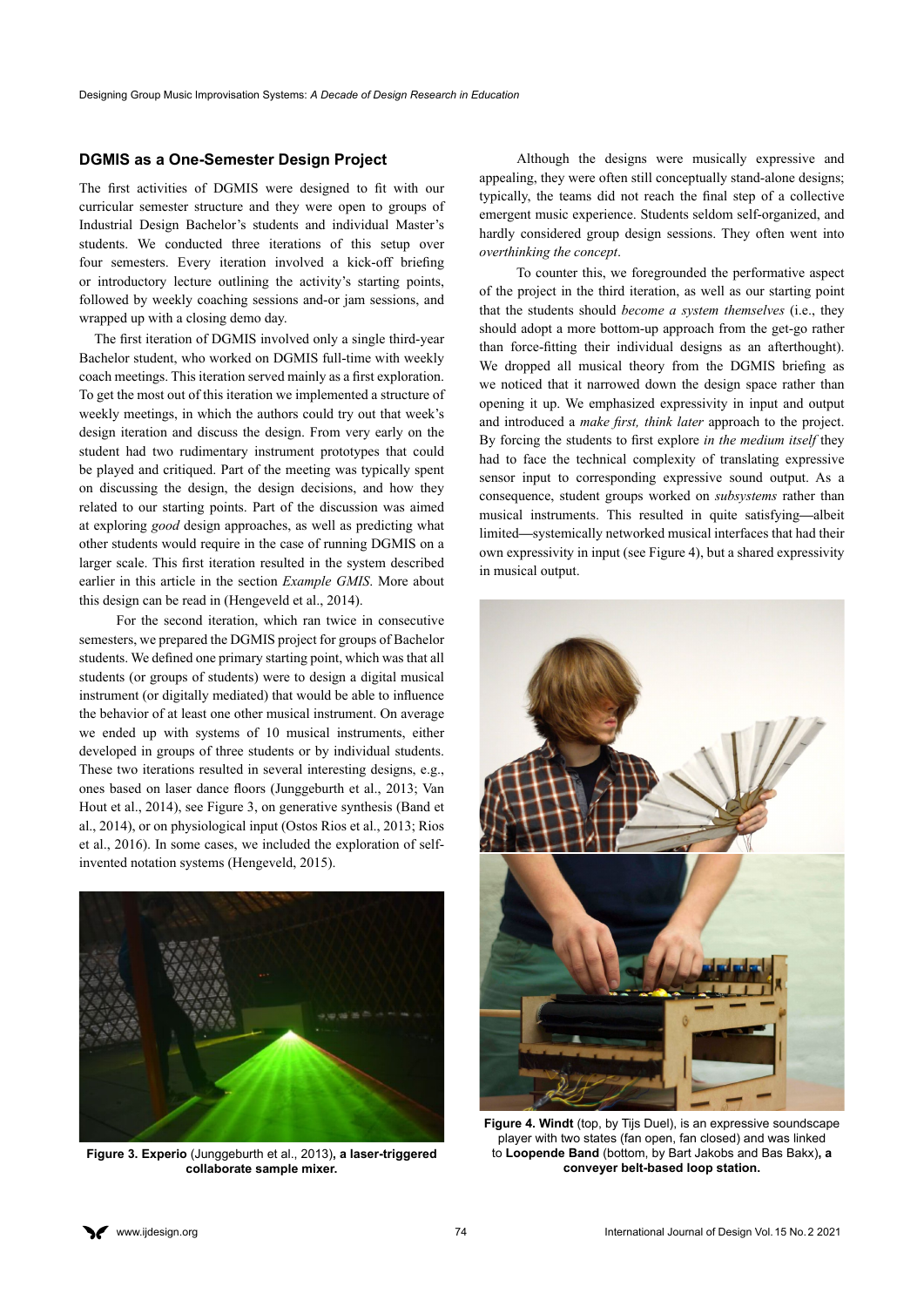#### **DGMIS as a Design Workshop**

#### *Intermission: Platforming for Data Communication*

Over the course of the semesters we identified technical pain points that severely hampered our students in creating truly networked systems of instruments. To overcome these, we introduced template implementations of basic communication functionality as building blocks for prototyping. These implementations used a design middleware called OOCSI (Funk, 2019), which implements all network communication for the designed artefacts in a GMIS. Using OOCSI the connected artefacts *talk* to each other by means of messages that are sent and received in real-time. Messages can contain an arbitrary number of data and ensure that different musical parameters can be sent and received together. Technically, the middleware served as a hub that the individual components of the GMIS could subscribe and post data streams to. This means that when played, each instrument would issue a small piece of data (comparable to a *note-on* event in MIDI), which results in a constant stream of data that are routed and received by other GMIS artefacts. We instructed our participants to collectively agree on ways to communicate between instruments. They converged to a few central conventions, including lower-case labels and keys, continuous values in the range [0..1] (as floating point numbers) and clear, expressive naming of who generated data about which sound parameter, e.g., *group1\_parameter1*, or *volume\_group6*.

#### *Design Workshop Setup*

Having run DGMIS as semester projects for several consecutive semesters in different iterations, we compressed the activity into a one to two-week workshop. As said, the overall workshop setup did not differ much from the semester setup: we first introduced the participating students into the context of group music improvisation and the DGMIS starting points, after which half the time was used for exploration, and the remaining time for increasing complexity. We ran the workshop four times between 2013 and 2017, twice in Umeå (Sweden), and once in Beijing and Xi'An (PRC). The first time we ran the workshop format was in Umeå, Sweden, in a 5-day activity. The second time, in Beijing, we planned 10 days (including a more thorough technology introduction ahead of the DGMIS activity), the third time again in Umeå, we planned 5 days, and the last workshop in Xi'an took 8 days, again with a more thorough technical introduction.

The participants in the workshops were predominantly undergraduate and graduate design students. The participant groups ranged from 10-14 participants in Umeå to 40-50 participants in China. We divided the participants into groups of up to five members to facilitate cohesion, cooperation and learning outcomes. The main part of the workshops were hands-on design prototyping sessions that were actively supported by the authors, e.g., by giving feedback or even helping with the implementation of sometimes quite technical prototypes. All workshops ended with a final concert (e.g., Figure 5), sometimes lasting a whole hour. Depending on the location and availability, the concerts took place in a lecture hall, a formal ceremonial hall, or even the local municipal theater.

As a main result from all the workshops, the final stage was successfully achieved: we witnessed several concerts that were practiced and performed in a professional manner. The student designs could be used by all participants within a *band* and the design communicated with other designs, often forming a *data daisy chain*. This refers to the connectivity topology that relayed, for instance, data from group 1 to group 2, group 2 to 3, group 3 to 4, and finally data from group 4 to group 1 again. We ran the later workshops with a network visualization of the data flow built in OOCSI (Funk, 2019) to be able to spot problems and intervene quickly from the backstage.



**Figure 5. One of the workshop concerts.** Four participants perform their improvised 10-minute set using a LeapMotion based GMIS.

#### **DGMIS as a Pressure Cooker**

In our ambition to further reduce the time-to-concert, we compressed the format further into a one-day, and even half-day, pressure cooker. This form of DGMIS was planned as a workshop for an international conference on design (Funk & Hengeveld, 2018) and later for a local student festival. While the former was cancelled, the latter took place with 13 undergraduate and graduate Industrial Design students. The briefing and introduction remained the same compared to the workshop settings. However, the technology was comparatively streamlined: the student teams received a working software sketch together with a Leap Motion device that could be further designed by means of software effects, interaction parameters, hand tracking variations and of course the interaction with other instruments by means of data exchange. The result of this activity was a 30-minute concert in four parts, on a professional stage with four teams participating in four performed pieces.

### **Reflecting on a Decade of DGMIS**

Now, what did this decade-long exploration bring us in terms of (educating young designers in) the process of designing Systems of Expressive Things? In the following, we reflect on our experiences designing, running and redesigning DGMIS over the years.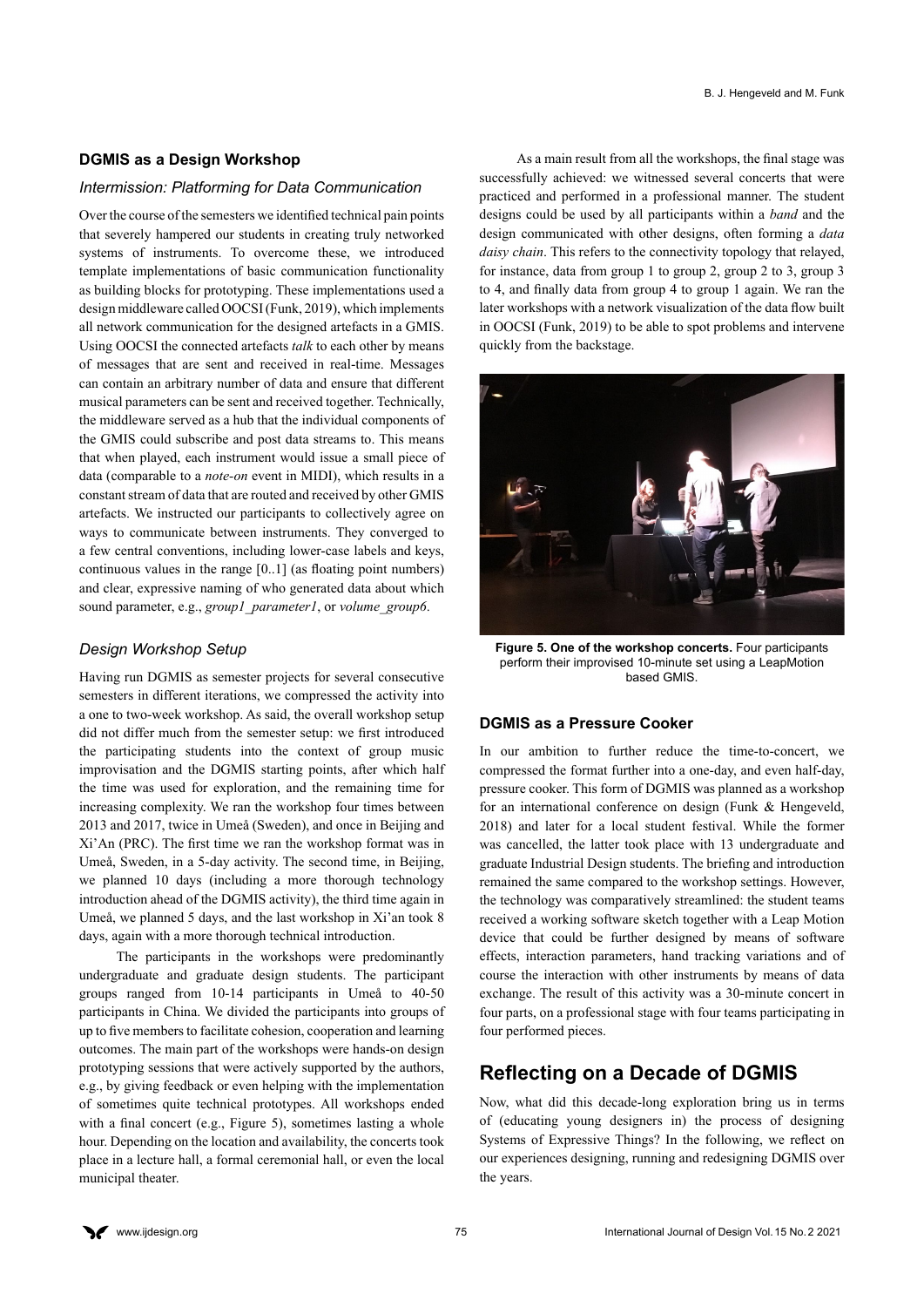#### **General Observations**

#### *DGMIS is Hell for Control Freaks*

The most salient observation from all DGMIS activities was how participants were generally overwhelmed by the complexity and unpredictability of designing open-ended GMIS. Despite our explicit starting point to embrace this uncertainty and just go for it we could see that almost all participants experienced the conceptual and organizational consequences of this approach as daunting. Most did not have prior experience with allowing external influences on their own design's functioning and resorted to designing in isolation. Their intuitive reaction was to specify a GMIS, ignoring the idea of improvisation being the system's *raison d'être*. Consequently, they got stuck (both individually and as a group).

#### *Coping Fallacy: Thinking is Free, Making and Doing are Sunk Costs*

Especially in the earlier DGMIS activities we observed that our students were reluctant to start with making and performing. Most of them saw performance as something you do *after* designing rather than as another form of *designing*. They deliberately postponed making explorative models or prototypes because they wanted to *be sure* that the time required to make something work *would be worth it*. Consequently, they lost themselves in comprehensive analyses of the complex system and its emergent interactions first, realizing too late that the collective system design had moved on. In other words, what our students did not realize is that you only know *if it is worth it* after you've done it. We could clearly see that the students we considered *makers*  saved much time compared to their peers, although even they were often reluctant to move towards performing. Ironically, all students evaluated post-activity that they would have likely progressed much sooner in the process by engaging in making and performing activities.

#### *Improvisation, while Feeling Musically Inadequate*

A factor that seemed to contribute to the aforementioned reluctance was most students' perception of *what music is*. Typically, about half of the students in a group had some form of musical training, the other half none at all. Almost all of them, though, seemed to have grown up with the understanding that music is what you hear on the radio or Spotify, and amateur approaches to music would not count (or even exist). On top of that, improvisation as such proved to be a difficult concept in itself.

#### **Corrective Measures**

#### *Make First, Think Later*

As a response to the reluctance to make and perform we applied a more rigid structure to the later DGMIS activities, emphasizing *doing* over *thinking*, allowing emergent behaviour to surface. For example, in the final variation of the semester version we dedicated the entire first half to designing expressive musical output to expressive sensor input (e.g., *how does turning a dial gently sound, compared to turning it aggressively?*). Only then did we start grouping students and allowing them to think about the actual form of the whole instrument and GMIS. This seemed to solve the original *reluctance to making* problem and resulted in fewer *traditional* instruments, but it also resulted in (a) the students feeling creatively limited; (b) the activity becoming tech heavy instead of performance heavy; and (c) a reduction in the group aspect of the project. We addressed these issues in the workshop and pressure cooker versions, where we restricted the technological platform even further, only allowing students to work with Leap Motion sensors and limiting the input to only a restricted set of measurements (e.g., whole hands-only). Also, we implemented regular *jam sessions* in the schedule*—*every two or three weeks during the semester version, every day or twice a day during the workshops*—*during which all students had to perform.

#### *Enforcing Immediacy*

While complexity was expected and to some extent intended in our DGMIS activities, we were surprised that the participants had difficulties coming to grips with a notion that is omnipresent in music performance, i.e., immediacy; responding to what happens in the here and now. Immediacy comes quite naturally to a musician; it is inherent to the fact that live music is, well, live. One can reduce *error* through rehearsals, but ultimately the musical outcome of any performance will always be different to the previous one. This is not only part of the fun, but it is to some extent what gives value to music performance. In contrast we observed that DGMIS participants struggled to embrace this notion. They found it difficult to organize and synchronize their design processes, including the cut-off point when they would *freeze* their individual instrument designs and collectively move to the design of the musical experience. To tackle this, we changed the setup of the DGMIS activities so that the students *had to* implement prototypes that worked with live data from the get-go, just to be able to participate in the design sessions. Prototypes needed to be experience-ready *uncomfortably* early in the process and iterating on them should not take more than 30 minutes. Enforcing connectivity and immediacy as such made that students simply had no choice but to embrace the inherent unexpectedness of systems of instruments.

#### *Opening Up and Constraining*

Furthermore we applied a range of openings and constraints to all DGMIS activities. We implemented several content changes over the years: first, we introduced students to more abstract branches of music such as the work of John Cage, and invited guest musicians that worked with noise, granular synthesis, sequencers, and generative music. All with the purpose to broaden the understanding of music and musical performance. Secondly, we refrained from providing any basic music theory. We forbade traditional musical instruments and pushed more towards novel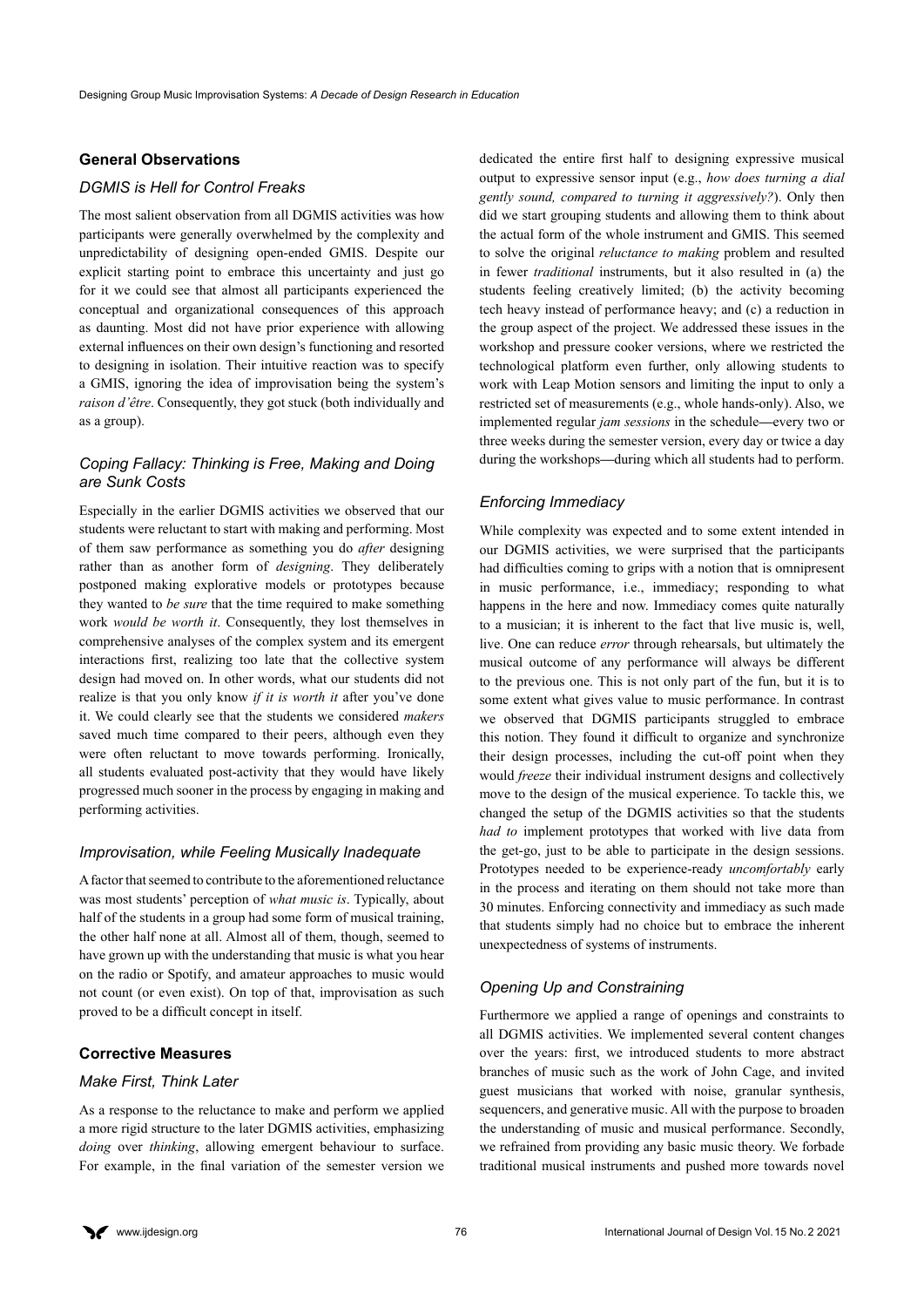digital instruments to push students away from too familiar sounds and styles. Thirdly, reduced the time available for learning about music and composition, for ideating on paper, and for thinking. Instead we included more hands-on musical activities such as the telephone jam sessions. Finally, as mentioned above we stressed the importance of designing the group music improvisation experience *repeatedly*, to prevent participants from focusing on individual music instruments designs and neglecting the performative parts of the design research projects.

#### **Lessons Learned from DGMIS**

#### *Designing Top Down or Bottom Up?*

When looking back at all the instances of DGMIS one recurring struggle was how to align the individual performers and technologies to *ensure* a positive project outcome. Roughly, we observed two approaches: (1) a bottom-up approach in which the individual designs when put together constitute emergent system performance. In this approach the system more or less *aligns itself*; and (2) a top-down approach in which the system components would be designed to work towards a desired system performance. In the latter approach alignment is more or less enforced by predetermined rules or success criteria.

Bottom-up approaches dominated in our observations over the years, which corresponds to the original objective of DGMIS to inform the domain of systems design from the domain of improvised music. The top-down approach appeared only once, in the last DGMIS workshop, when the students went for a *design once, then cookie-cutter* approach: the overall system was designed as a group, after which all aspects of one system component were delegated to smaller sub-groups to design and implement. Finally, several copies of this system component were manufactured with small variations. Later in the workshop it was even decided to allocate hardware and software to two separate sub-groups that would build and program reusable modules for the two performing groups.

In retrospect, the bottom-up approach generally resulted in more design variety, more creativity and bigger conceptual leaps. The downside was more friction and confusion, leading to systems that had to be force-fit together. This led to unforeseen decisions, changes in original success criteria and generally bigger conceptual shifts without resulting in 'unsuccessful' systems. On the contrary, the bottom-up approaches generally resulted in very interesting and novel musical experiences, *because* the participants had to embrace a more avant-garde take on digitally mediated music.

The top-down approach was a smoother experience for all involved (including the authors) as it demanded much less problem solving, reframing or reinventing. The instruments and systems were more predictable, easier to operate and resulted in decent experiences. The music was generally more accessible and there was an easier role for the group conductor. However, it was clear that the participants learned less, made only smaller conceptual leaps and rendered the experience of systems design less relevant and visionary.

Interestingly, when we consider jazz improvisation in this discussion, one could argue that jazz improvisation is neither topdown nor bottom-up but rather takes on a more hybrid approach. Of course the individual players operate in a more bottom-up fashion as their playing is not pre-designed; it happens in the moment and is largely dependent on their own take on music. However, as said in the introduction to this article, jazz improvisation happens within a space of shared understanding; all the individual players know what falls within a *successful* outcome and all embrace this shared goal. As such, jazz improvisation is typically not aimed at reaching a predictable result, but rather is about working within/ towards a scope of outcomes that are all valid. This can be seen as the top-down component.

Concluding, we argue that results of the DGMIS process can be tweaked: a more performative approach will demand more openness for unexpected *success criteria*, whereas the more planned versions are more accessible but less provocative conceptually. Embracing complexity is an attitude as much as it is a skill—and both are can be taught.

#### *Leveling the Playing Field*

In addition, as the form of DGMIS activities evolved, we invested in platforming as an integral part of the DGMIS design process. This platforming involved introducing a shared data exchange platform, and at a later stage a fully working example instrument that participants in the shorter workshops had to modify instead of designing and prototyping from scratch. Through both measures the design space was radically more constrained.

We can see how this can be interpreted as contrary to our ambition to *embrace complexity* (see our three DGMIS starting points earlier in this article). However, we have experienced that these platforming endeavors don't eliminate complexity, but rather scope it; platforming allowed our students (a) to embrace the complexities that were more interesting to us, the authors; and (b) to cut some corners in *getting stuff to work* so that they could spend their limited resource on the experiential and performative aspects of their GMIS design. The more we provided technical scaffolding, the shorter we could prescribe the duration of iterations and the more successful the design teams became. The additional scaffolding significantly reduced the time to working with (experiential) feedback loops (Bahn et al., 2001), and as we emphasized more the desired performative outcomes of the design processes.

Both the process complexity and the conceptual challenges showed that DGMIS requires a good balance between mocking up and building up, finding the right cutoff point for investing in the development of a working prototype. We combined this with organized practice sessions, in which the participants had to perform with what they had brought, to shift the focus from the individual instrument design to designing the collective performative experience.

As such, one significant insight we take from DGMIS is that scaffolding the system components can make a big difference in letting the players focus on performative aspects of a dynamic system.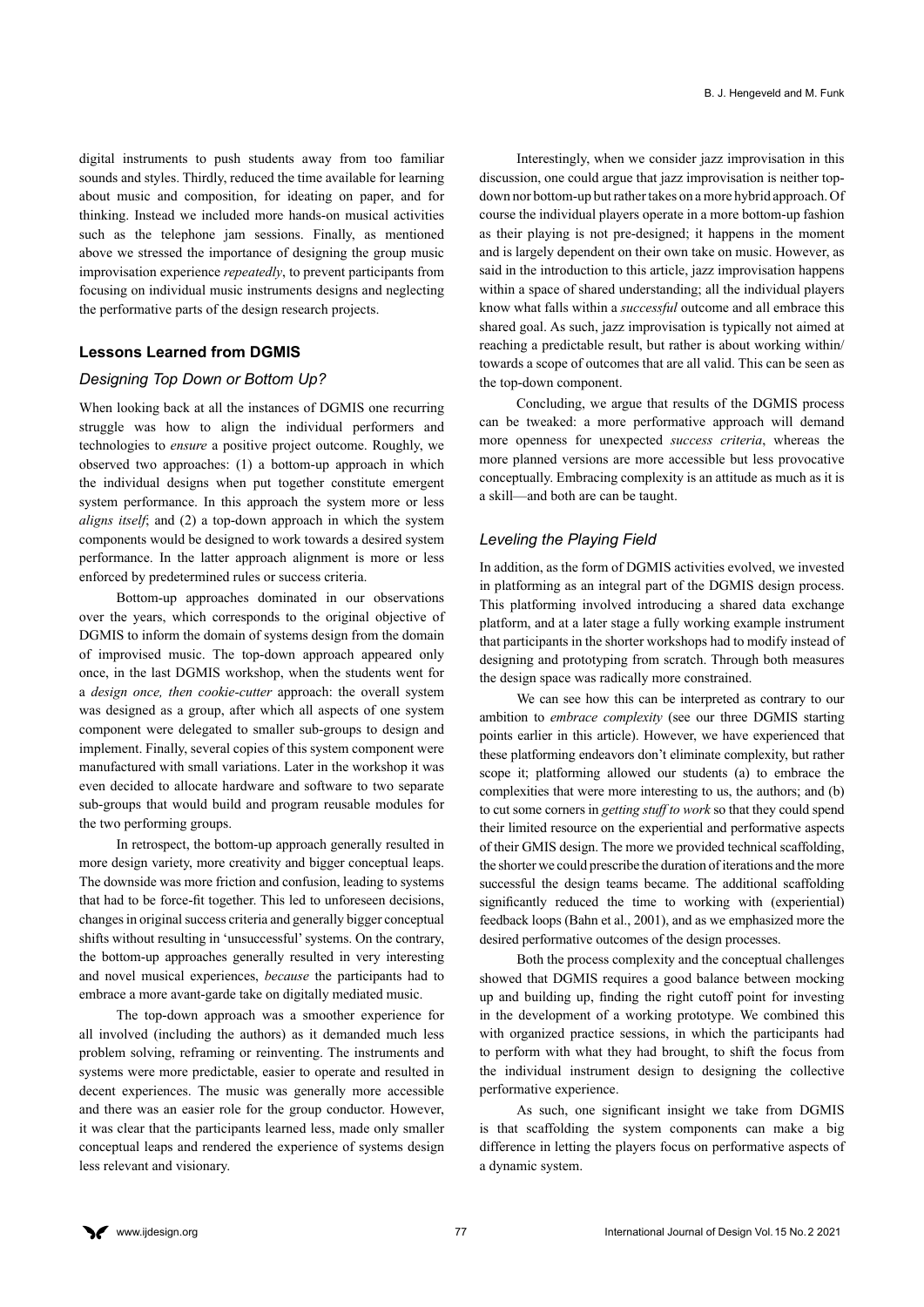#### *Designing for and with Data*

In DGMIS, we have always considered data as an integral design material, and as an essential component of the designed performance space; data formed the basis for instrument behavior, which always included reciprocal instrument interference. However, we observed that designing for and with data is not straightforward. In the context of GMIS, not only the instruments but also the data itself had to be designed from scratch in the sense that participants had to create data sources and the metadata to be able to communicate with other teams for an expressive context. We observed that our students experienced difficulties in understanding how the sensor data that their instruments would generate could be used, and they quickly started to externalize this information as visual overviews on paper. The sketches started with the structure of the system, connecting individual musical instruments, and then served as a communication tool to talk about the data that would eventually flow between the instruments. Yet, the only way in which they could understand the role of the instrument data was through developing actual prototypes that allowed them to *experience* the effect of data. Only then could they make further choices and decisions. Once the real-time data were contextualized in how someone uses an instrument and what sound is produced, abstract meta-data and vague semantics would not matter much anymore.

This is different to how we typically use data in design, which follows the conventional triad of *Data → Knowledge → Action*: we analyse data, by which we understand a phenomenon, which allows us to take design action. In DGMIS, however, the relation is *Data → Experience → Action*, in which the embodiment of the data in both input (playing the GMIS) as well as output (hearing the collective result and one's own influence) is critical. This is especially interesting as data is not used to model something, but rather used intuitively to shape an experience; after all, in the GMIS instruments data is both being generated (resulting in musical output) but *also* being received by another instrument meaning that by changing the form in which data is being broadcast you also give form to the way your data can be interpreted (or not). This relates to the apparent disconnect between discrete, precise values and the continuity of expressivity. We resolve this through active exploration *in the intended medium*, i.e., music. As such, DGMIS can be understood as an experiencebased way of designing with data, that is local, self-generated, self-interpreted, and a reflection of a collective experience.

#### *Generalising: A Five-Step Aapproach*

To round off this reflection on a decade of DGMIS, can we translate and apply our experiences in other domains than musical expression? Not directly, but as a first step towards translation, we can *look for traits and qualities* of GMIS in other domains. For example, the smart home and the smart workspace are both contexts in which multiple users co-perform through shared engagement with technology, and in which the systems themselves have agency: they control various actuators and automate a part of the day-to-day experience. Also we can (and

should) consciously *consider these contexts as performative environments*, and can start considering contextual *improvisation qualities*, e.g., considering daily routines (= making breakfast, or briefing a team), rituals (= leaving home or eating lunch together), unforeseen events (= visitors or emergency calls), and a sense of harmony (being in consonance or dissonance) and closure (at the  $end =$  in the evening or finalizing an important project). These everyday examples show that higher-order social patterns appear in other domains and we can speculate that DGMIS can give new impulses to design for this.

What is however central to proceeding from these questions is the (re-)identification and nurturing of complexity in a given new domain. What made DGMIS challenging but also insightful for designers was the constant presence of complexity and unpredictability that could not be resolved nor *designed out.* As a framework for working with this complexity we suggest (1) starting with a mapping of performative feedback loops bottom-up: which human or technology actors have agency in the system and what drives them? (2) Extending this mapping considering the top-down drivers of the system (for lack of a better term: the system's success criteria) and trying to identify the performative roles that different human participants might assume in different practices. After this, we can (3) start exploring means for human and technological expression, and (4) add a data perspective to this to allow for mediated data flows between the different entities in the system (first conceptual, then technical). Finally, (5) we feel that designing within complexity requires constant attention to the collective process *and collective experience* of it, so that the target qualities of the system can be continuously be negotiated and calibrated as the designers proceed in (re-)designing a domain-specific system.

We emphasise *collective experience* here as it is in this experience that most of the *systemic sensemaking* takes place. Designing for complex, unstable, performative systems can in our experience not be solved on paper alone, but requires a constant experiential confrontation. This five-step process as extracted from the GMIS workshops sequence defines and relates the predominant roles and artifacts. However, we have not attempted this step and time will tell whether such a translation can be implemented in a straight-forward manner.

## **Conclusion**

In this article, we have described a decade-long journey of researching (the education of) Group Music Improvisation Systems (GMIS). Our experiences applying GMIS in Industrial Design education range from months-long design projects to workshops and highly compressed *pressure-cooker* instances. We worked with different constraints and supportive means such as different introductions and framings, a technological platform, and*—*depending on the time available*—*more or less scripted templates of what could be designed.

As much as GMIS seem removed from many real-world application areas (perhaps excluding entertainment) they capture essential aspects of designing for systems that are used *in concert* and through multi-user interaction. GMIS can serve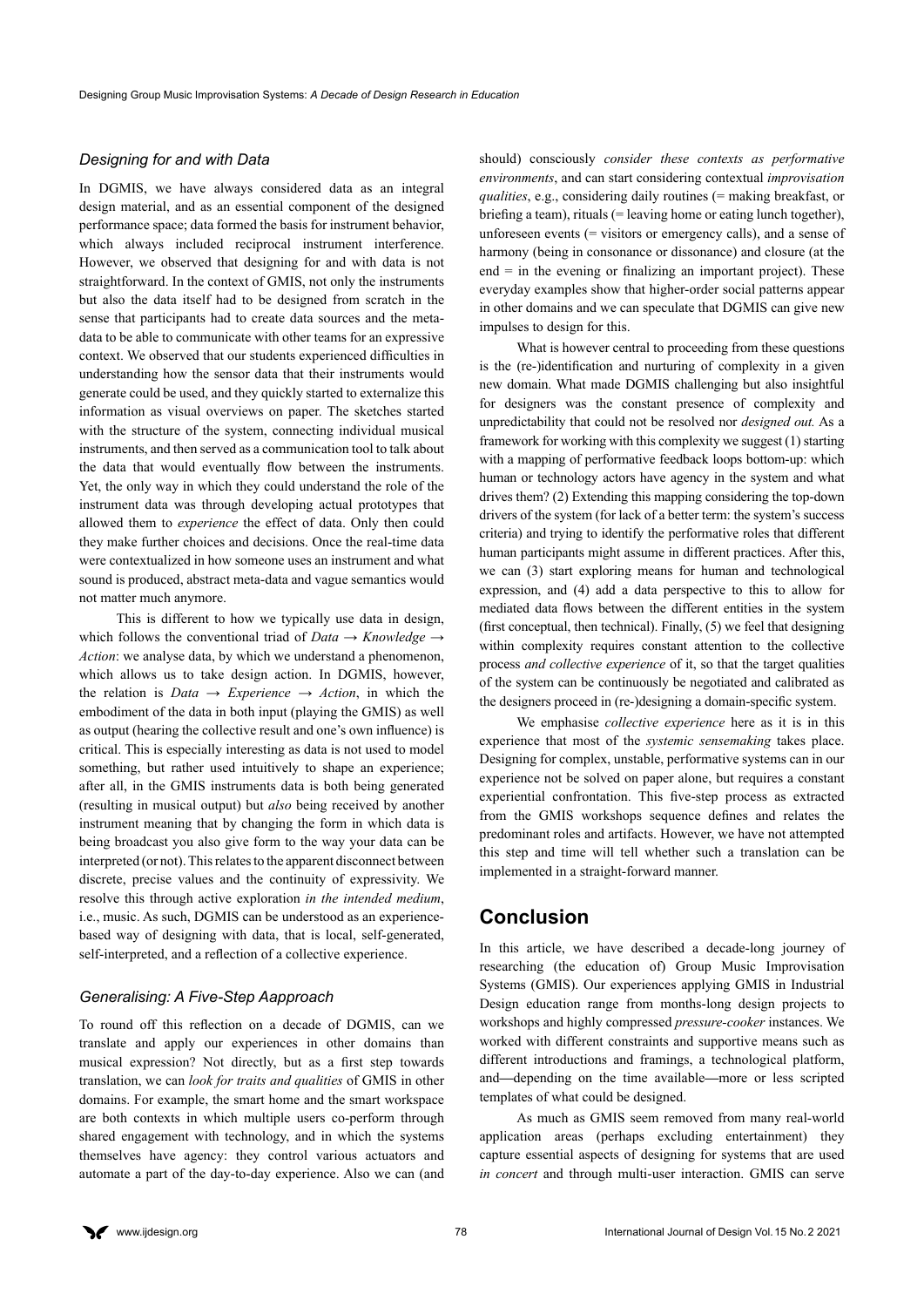as educational tools engaging students and teachers, resulting in tangible demonstrable outcomes and encouraging creative design in highly technology-mediated forms of expression. In this role, GMIS predominantly allow for designing in depth and provide a new archetype of expressive interaction that is deliberately different from games and play; they embody constructive challenges beyond predetermined paths and independent from rule systems that games rely on. The design of GMIS is guided by qualities determined by the collective, a shared sense of aesthetics that are accessible, and yet profound. A process of constant zoomin and zoom-out is required to stay in touch with the individual designs that compose a system and the designed experience. For any designer involved, it means to balance personal design ambitions against the group momentum and expectations of what the audience might feel and react to.

Future work will focus on the extension of DGMIS to different application areas beyond musical performance, for instance, as an approach to engage with everyday systems in home and workplace, in mobility and complex machine control. The fundamental design challenges remain: how do human groups interact and creatively engage in a common objective mediated and facilitated through a network of machines, a system of increasingly smarter things, that we can only influence to limited degrees. How do we translate and extend social processes of negotiation, agreement and inspiration to such settings and share background, expertise and intentions in constructing experiences for us and others?

Finally, DGMIS was an exploration into the design of unstable systems, which is seldom addressed in design education in the depth of working prototypes and performative experiences. It was a long-term challenge of how to design the systems and also the process leading toward unstable systems: through nurturing complexity and establishing a dual perspective on both the designed artifacts and the emergence of systemic qualities. This, in our view, is what systems design is about—and what contemporary design education news to focus on.

# **Acknowledgments**

We thank all the students for their participation in this decadelong journey, as well as all project coaches. A special thank you to Christoffel Kuenen (Umeå Institute of Design, Umeå), Zhiyong Fu (Tsinghua University, Beijing), and Dengkai Chen and Mingjiu Yu (Northwestern Polytechnical University, Xi'an) for generously hosting us over the years.

# **References**

- 1. Alcántara, J. M., Markopoulos, P., & Funk, M. (2015). Social media as ad hoc design collaboration tools. In *Proceedings of the European Conference on Cognitive Ergonomics* (Article No. 8). New York, NY: ACM. [https://](https://doi.org/10.1145/2788412.2788420) [doi.org/10.1145/2788412.2788420](https://doi.org/10.1145/2788412.2788420)
- 2. Atzori, L., Iera, A., & Morabito, G. (2010). The internet of things: A survey. *Computer Networks, 54*(15), 2787-2805. <https://doi.org/10.1016/j.comnet.2010.05.010>
- 3. Bahn, C., Hahn, T., & Trueman, D. (2001). Physicality and feedback: A focus on the body in the performance of electronic music. In *Proceedings of the International Computer Music Conference* (pp. 44-51). Ann Arbor, MI: Michigan Publishing.
- 4. Band, J., Funk, M., Peters, P., & Hengeveld, B. (2014). Varianish: Jamming with pattern repetition. *EAI Endorsed Transactions on Creative Technologies, 1*(1), No. E3. [https://](https://doi.org/10.4108/ct.1.1.e3) [doi.org/10.4108/ct.1.1.e3](https://doi.org/10.4108/ct.1.1.e3)
- 5. Beaton, B., Harrison, S., & Tatar, D. (2010). Digital drumming: A study of co-located, highly coordinated, dyadic collaboration. In *Proceedings of the Conference on Human Factors in Computing Systems* (pp. 1417-1426). New York, NY: ACM.<https://doi.org/10.1145/1753326.1753538>
- 6. Bengler, B., & Bryan-Kinns, N. (2013). Designing collaborative musical experiences for broad audiences. In *Proceedings of the 9th Conference on Creativity & Cognition* (pp. 234-242). New York, NY: ACM. [https://doi.](https://doi.org/10.1145/2466627.2466633) [org/10.1145/2466627.2466633](https://doi.org/10.1145/2466627.2466633)
- 7. Bevilacqua, F., Baschet, F., & Lemouton, S. (2012). The augmented string quartet: Experiments and gesture following. *Journal of New Music Research, 41*(1), 103-119. [https://doi.](https://doi.org/10.1080/09298215.2011.647823) [org/10.1080/09298215.2011.647823](https://doi.org/10.1080/09298215.2011.647823)
- 8. Bigos, D. (2017). *The industrial internet of things is full of transformational potential.* Retrieved May 10, 2021, from [https://www.ibm.com/blogs/internet-of-things/iiot-has](https://www.ibm.com/blogs/internet-of-things/iiot-has-transformational-potential/)[transformational-potential/](https://www.ibm.com/blogs/internet-of-things/iiot-has-transformational-potential/)
- 9. Blaine, T., & Fels, S. (2003). Collaborative musical experiences for novices. *Journal of New Music Research, 32*(4), 411-428.<https://doi.org/10.1076/jnmr.32.4.411.18850>
- 10. Blaine, T., & Perkis, T. (2000). The Jam-O-Drum interactive music system: A study in interaction design. In *Proceedings of the 3rd Conference on Designing Interactive Systems* (pp. 165-173). New York, NY: ACM.<https://doi.org/10.1145/347642.347705>
- 11. Bowers, J., & Hellström, S. O. (2000). Simple interfaces to complex sound in improvised music. In *Proceedings of the Conference on Human Factors in Computing Systems*  (Ext. Abs., pp. 125-126). New York, NY: ACM. [https://doi.](https://doi.org/10.1145/633292.633364) [org/10.1145/633292.633364](https://doi.org/10.1145/633292.633364)
- 12. Brown, A. R., & Sorensen, A. C. (2007). Aa-cell in practice: An approach to musical live coding. In *Proceedings of the International Computer Music Conference* (pp. 292- 299). Copenhagen, Denmark: International Computer Music Association.
- 13. Chan, W. -Y., Qu, H., & Mak, W. -H. (2010). Visualizing the semantic structure in classical music works. *IEEE Transactions on Visualization and Computer Graphics, 16*(1), 161-173.<https://doi.org/10.1109/TVCG.2009.63>
- 14. Chew, E. (2005). Foreword to special issue on music visualization. Computers in Entertainment, 3(4), 1-3. https:// doi.org/10.1145/1095534.1095541
- 15. Davidson, J. W. (1997). The social in musical performance. In A. C. North & D. J. Hargreaves (Eds.), *The social psychology of music* (pp. 209-228). Oxford, UK: Oxford University Press.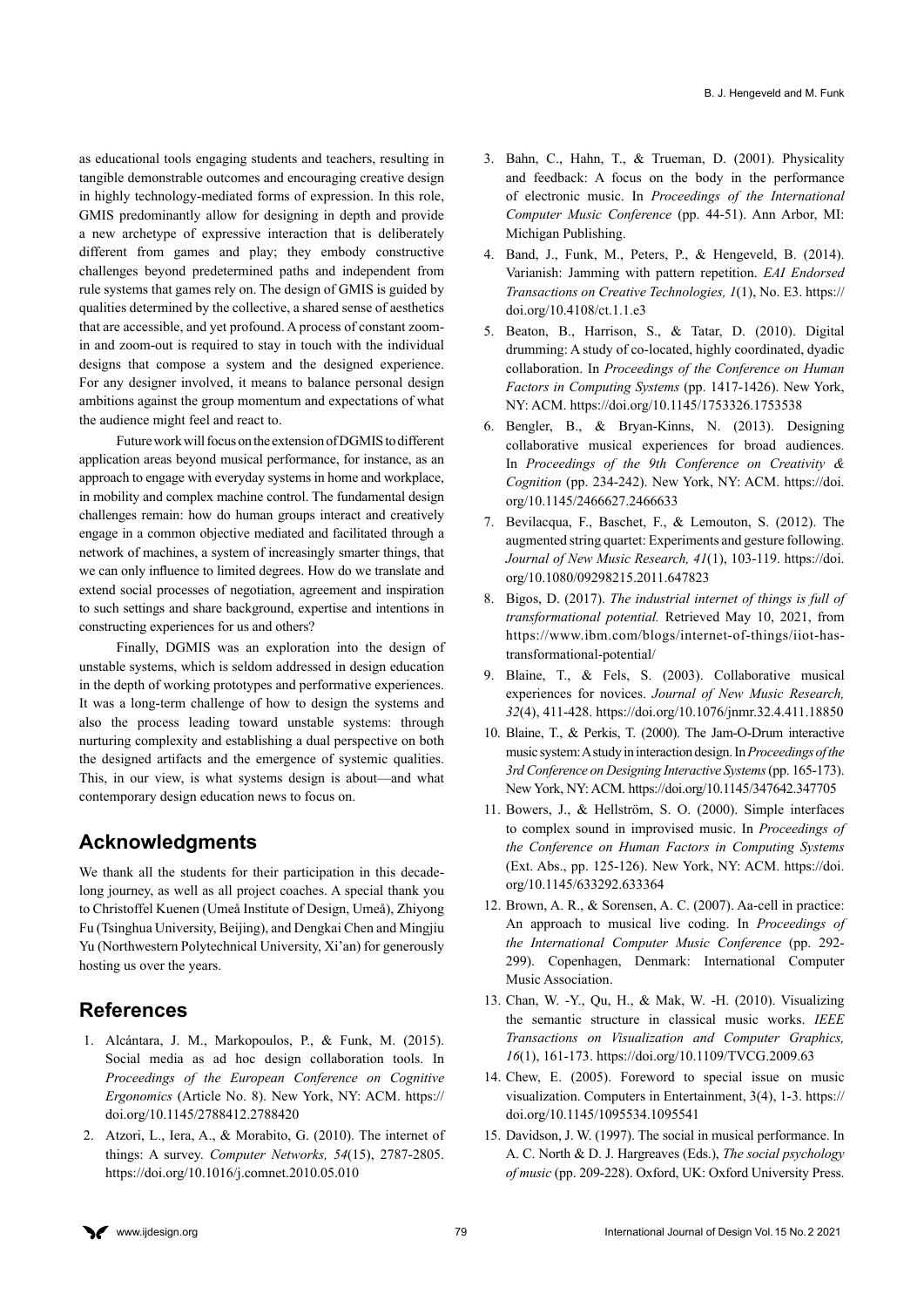- 16. Endrjukaite, T., & Kosugi, N. (2012). Music visualization technique of repetitive structure representation to support intuitive estimation of music affinity and lightness. *Journal of Mobile Multimedia, 8*(1), 49-71.
- 17. Fels, S. (2004). Designing for intimacy: Creating new interfaces for musical expression. *Proceedings of the IEEE, 92*(4), 672-685. <https://doi.org/10.1109/jproc.2004.825887>
- 18. Fonteles, J. H., Rodrigues, M. A. F., & Basso, V. E. D. (2013). Creating and evaluating a particle system for music visualization. *Journal of Visual Languages & Computing, 24*(6), 472-482. <https://doi.org/10.1016/j.jvlc.2013.10.002>
- 19. Fortino, G., Russo, W., Savaglio, C., Shen, W., & Zhou, M. (2018). Agent-oriented cooperative smart objects: From IoT system design to implementation. *IEEE Transactions on Systems, Man, and Cybernetics: Systems, 48*(11), 1939-1956. <https://doi.org/10.1109/TSMC.2017.2780618>
- 20. Frens, J. W., & Hengeveld, B. J. (2013). To make is to grasp. In *Proceedings of the 5th International Congress of International Association of Societies of Design Research*  (pp. 26-30). Tokyo, Japan: IASDR.
- 21. Fritsch, E., Shklovski, I., & Douglas-Jones, R. (2018). Calling for a revolution: An analysis of IoT manifestos. In *Proceedings of the Conference on Human Factors in Computing Systems* (pp. 1-13). New York, NY: ACM. [https://](https://doi.org/10.1145/3173574.3173876) [doi.org/10.1145/3173574.3173876](https://doi.org/10.1145/3173574.3173876)
- 22. Funk, M. (2019, May 22). OOCSI. *Zenodo.* [https://doi.](https://doi.org/10.5281/zenodo.1321219) [org/10.5281/zenodo.1321219](https://doi.org/10.5281/zenodo.1321219)
- 23. Funk, M., & Hengeveld, B. (2018). Designing within connected systems. In *Proceedings of the Conference on Designing Interactive Systems* (Ext. Abs., pp. 407-410). New York, NY: ACM. <https://doi.org/10.1145/3197391.3197400>
- 24. Funk, M., Hengeveld, B., Frens, J., & Rauterberg, M. (2013). Aesthetics and design for group music improvisation. In Proceedings of the 1st International Conference on Distributed, Ambient, and Pervasive Interactions (pp. 368- 377). Berlin, Germany: Springer https://doi.org/10.1007/978- 3-642-39351-8\_40
- 25. Grekow, J. (2011). Emotion based music visualization system. In M. Kryszkiewicz, H. Rybinski, A. Skowron, & Z. W. Raś (Eds.), *Proceeding of the 19th Symposium on Methodologies for Intelligent Systems: Foundations of Intelligent Systems*  (pp. 523-532). Berlin, Germany: Springer. [https://doi.](https://doi.org/10.1007/978-3-642-21916-0_56) [org/10.1007/978-3-642-21916-0\\_56](https://doi.org/10.1007/978-3-642-21916-0_56)
- 26. Hähnel, T., & Berndt, A. (2011). Studying interdependencies in music performance: An interactive tool. In *Proceedings of the International Conference on New Interfaces for Musical Expression* (pp. 48-51). Oslo, Norway: NIME.
- 27. Hansen, A.-M. S., Andersen, H. J., & Raudaskoski, P. (2012). How two players negotiate rhythm in a shared rhythm game. In *Proceedings of the 7th Audio Mostly Conference on A Conference on Interaction with Sound* (pp. 1-8). New York, NY: ACM.<https://doi.org/10.1145/2371456.2371457>
- 28. Hengeveld, B. (2015). Composing interaction: Exploring tangible notation systems for design. In *Proceedings of the*

*9th International Conference on Tangible, Embedded, and Embodied Interaction* (pp. 667-672). New York, NY: ACM. <https://doi.org/10.1145/2677199.2687915>

- 29. Hengeveld, B., Frens, J., & Funk, M. (2013). Investigating how to design for systems through designing a group music improvisation system. In *Proceedings of the 5th International Congress of International Association of Societies of Design Research* (pp. 1-12). Tokyo, Japan: IASDR.
- 30. Hengeveld, B., Funk, M., & Doing, V. (2014). Beat my bass, pluck my drum. In *Proceedings of the Conference on Designing Interactive Systems* (Ext. Abs., pp. 49-52). New York, NY: ACM. <https://doi.org/10.1145/2598784.2602779>
- 31. Hsu, W. (2007). Design issues in interaction modeling for free improvisation. In *Proceedings of the 7th International Conference on New Interfaces for Musical Expression*  (pp. 367-370). New York, NY: ACM. [https://doi.](https://doi.org/10.1145/1279740.1279821) [org/10.1145/1279740.1279821](https://doi.org/10.1145/1279740.1279821)
- 32. Jordà, S. (2005). Multi-user instruments: Models, examples and promises. In *Proceedings of the International Conference on New Interfaces for Musical Expression* (pp. 23-26). Vancouver, Canada: NIME.
- 33. Jordà, S., Geiger, G., Alonso, M., & Kaltenbrunner, M. (2007). The reacTable: Exploring the synergy between live music performance and tabletop tangible interfaces. In *Proceedings of the 1st International Conference on Tangible and Embedded Interaction* (pp. 139-146). New York, NY: ACM. <https://doi.org/10.1145/1226969.1226998>
- 34. Junggeburth, M., Giacolini, L., van Rooij, T., van Hout, B., Hengeveld, B., Funk, M., & Frens, J. (2013). Experio: A laser-triggered dance music generator. In *Proceedings of the 8th International Conference on Design and Semantics of Form and Movement* (pp. 170-174). Eindhoven, The Netherlands: Technische Universiteit Eindhoven.
- 35. Juslin, P. N. (1997). Emotional communication in music performance: A functionalist perspective and some data. *Music Perception: An Interdisciplinary Journal, 14*(4), 383- 418. <https://doi.org/10.2307/40285731>
- 36. Kim-Boyle, D. (2009). Network musics: Play, engagement and the democratization of performance. *Contemporary Music Review, 28*(4-5), 363-375. [https://doi.](https://doi.org/10.1080/07494460903422198) [org/10.1080/07494460903422198](https://doi.org/10.1080/07494460903422198)
- 37. Klügel, N., Frieß, M. R., Groh, G., & Echtler, F. (2011). An approach to collaborative music composition. In *Proceedings of the International Conference on New Interfaces for Musical Expression* (pp. 32-35). Oslo, Norway: NIME
- 38. Mui, C. (2016, March 4). Thinking big about the industrial internet of things. *Forbes*. Retrieved from [https://www.](https://www.forbes.com/sites/chunkamui/2016/03/04/thinking-big-about-industrial-iot/) [forbes.com/sites/chunkamui/2016/03/04/thinking-big-about](https://www.forbes.com/sites/chunkamui/2016/03/04/thinking-big-about-industrial-iot/)[industrial-iot/](https://www.forbes.com/sites/chunkamui/2016/03/04/thinking-big-about-industrial-iot/)
- 39. Ostos Rios, G. A., Funk, M., & Hengeveld, B. J. (2013). EMjam: Jam with your emotions. In *Proceedings of the 8th International Conference on Design and Semantics of Form and Movement* (pp. 128-136). Eindhoven, The Netherlands: Technische Universiteit Eindhoven.